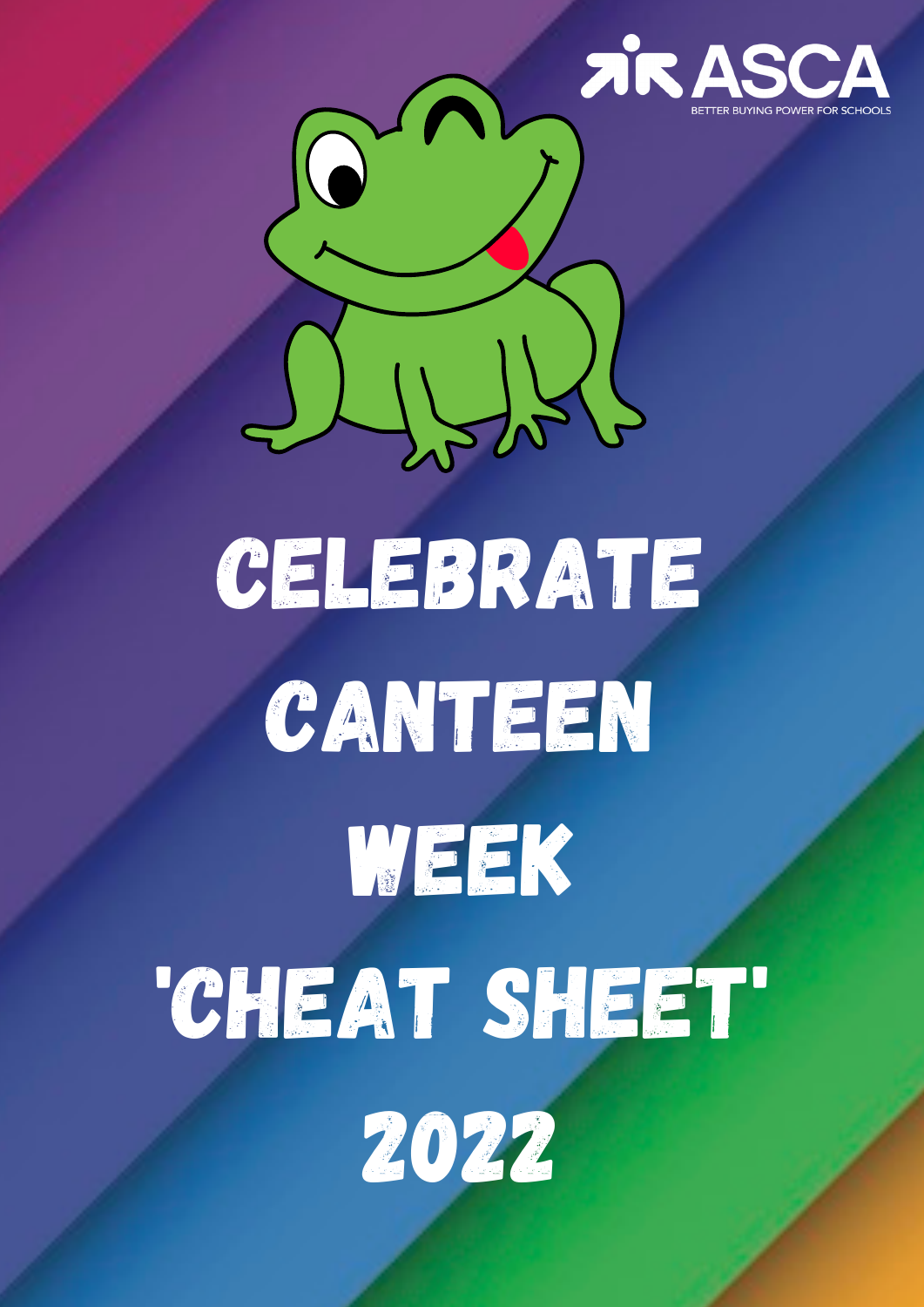#### DECORATING



- Use balloons and streamers in school colours to assist in decorating. Ask the Student council or student leaders to help with decorating
- Print your free posters and bunting from asca.com.au!

#### VOLUNTEERS

- **H o l l e r f o r P a r e n t s** t o b e c o m e v o l u n t e e r s
- $\bullet$  Encourage new and past volunteers to join you in the fun of Celebrate Canteen Week
- Have a Fancy Dress Day, ie, Hawaiian Day, Loud Tshirt, Fun Hat or Fascinator Day

#### **COMPETITIONS**

- **H o w m a n y** l o l l i e s / c h o c o l a t e s / p a p e r c l i p s **i n t h e j a r** c o m p e titions
- $\bullet$  Promote the **colouring competition** in the first weeks of May. Use the entries to assist in decorating
- Ask Classroom teachers or OHSC to make a banner or design a colourful poster
- Engage the art department and have a Competition for the most decorative posters
- Ask the home economics students to invent a new meal and give it a name

#### NOTICEBOARDS/SOCIAL MEDIA

- P r o m o t e a **s p e c i a l m e a l** y o u h a v e p l a n n e d
- Use a chalkboard or blackboard to post notices leading up to Canteen Week
- $\bullet$  Try to use Noticeboards around the school and at the front of the school
- P r o m o t e o n **c o m m u n i t y n o t i c e b o a r d s** , f a c e b o o k pages etc